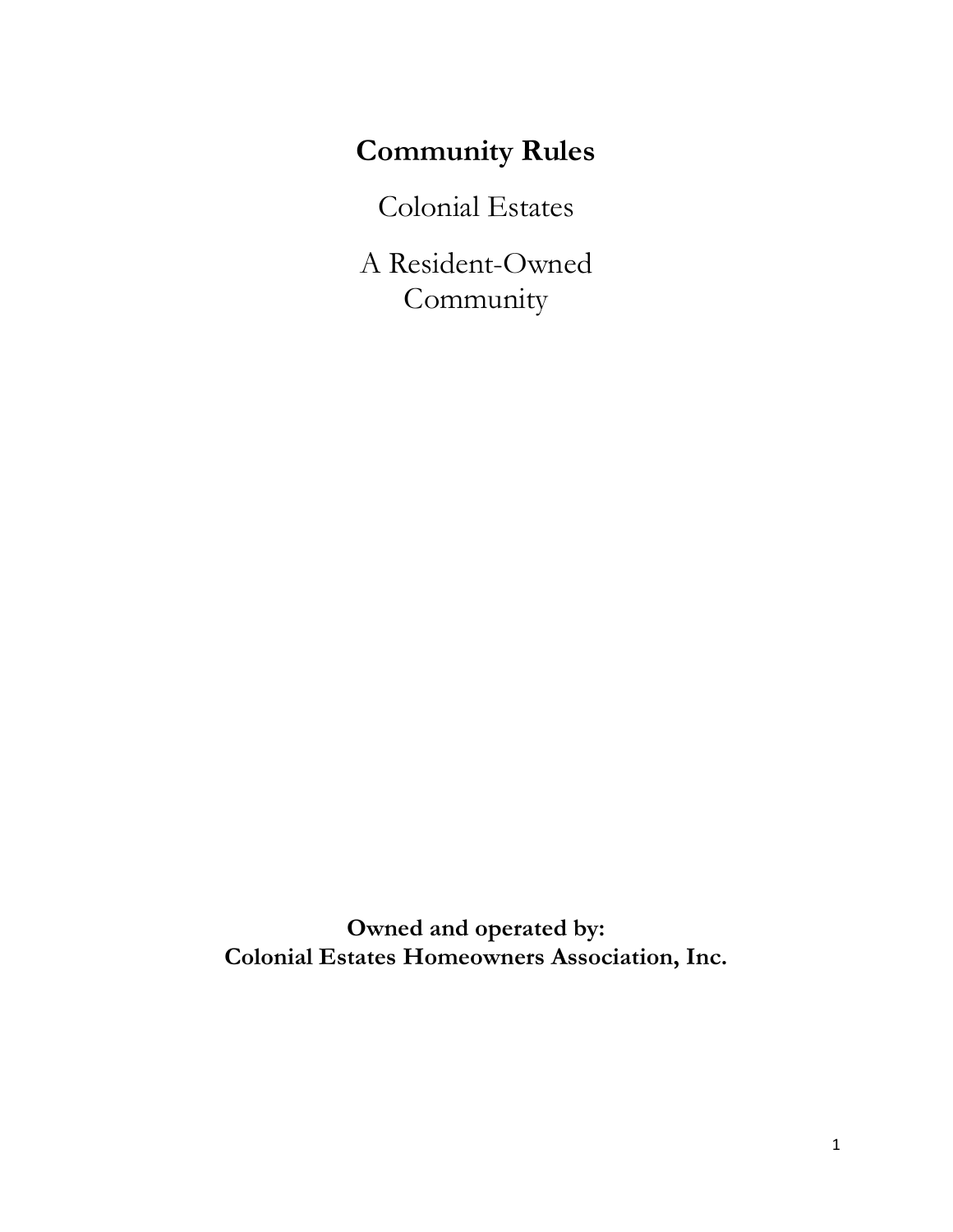We wish to welcome you to our community. It is our intention to promote the convenience, quiet enjoyment, safety, and welfare of the residents in this community; preserve the property of the residents *and* the Association; preserve and enhance the quality of life in the community; and allocate services and facilities in a fair and appropriate manner.

All communities need some form of regulations to accomplish this goal. The rules of this community are not intended to be unnecessarily restrictive but are meant to help provide you a safe and tranquil environment. The future value of your manufactured home rests, to a great degree, on our community's appearance and its reputation in the community at large.

#### **The Board of Directors**

Colonial Estates Homeowners Association's Contact Information:

6 Minute Man Road Taunton, MA 02780 508-824-1911

Colonial Estates Homeowners Association's Property Manager's Contact Information

Bristol South, Inc. P.O. Box 77 Raynham, MA 02767 508-823-2300 office@bristolsouth.net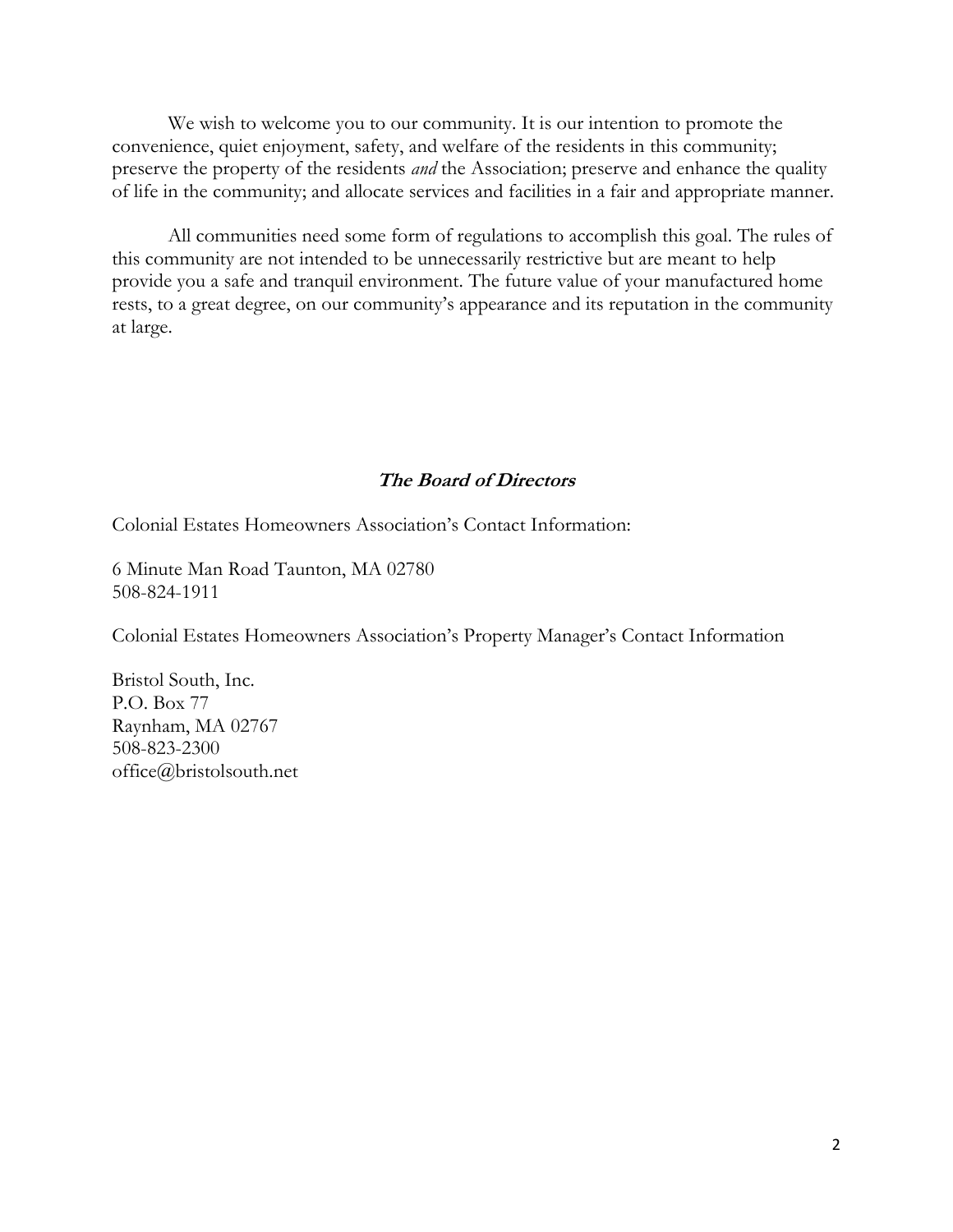These rules use the terms, "Association," "Property Manager," and the "Board of Directors" to refer to the owner(s), the operator(s), and/or the manager of the community.

#### **1. Retirement Community**

Colonial Estates is a retirement community for residents aged 55 years of age or older. In order to qualify as a resident of this community, at least one member of each household must be 55 years of age or older at the time of application.

#### **2. Application for Tenancy**

**a.** Any person intending to establish tenancy in this community (the "applicant") must first fill out an application with the Board of Directors through the Property Manager in advance. The approval process must be completed after the initial sales agreement is reached, but before the sale, transfer, or sublease of the manufactured home is finalized. Tenancy applications shall be approved or denied by the Board of Directors through the Property Manager, and the Board of Directors through the Property Manager shall consent to entrance by the applicant and members of the applicant's household, if the applicant and the members of his or her household meet the currently enforceable rules of the community, the applicant provides reasonable evidence of financial ability to pay the rent and other charges associated with the tenancy in question and meets the Board of Directors approved Applicant Screening Policies and Procedures. The Board of Directors through the Property Manager shall have 10 calendar days to consider each completed application. Approval of applications for tenancy shall not be unreasonably withheld or delayed. As part of this application process, a copy of the Community Rules shall be provided to each prospective applicant. The applicant must meet the approved criteria for criminal background screening, receive a copy of the community rules and agree to abide by them.

**b.** All applicants must join the Colonial Estates Homeowners Association and intend to reside in the community.

## **3. Registration**

Upon approval of the application for tenancy in the community, all residents in the community must register with the Property Manager. This registration requirement applies to all persons who intend to reside in the community with the exception of guests who remain less than 90 days in any 12-month period.

Guests who remain in the community in excess of 90 days in a 12-month period must apply for tenancy in accordance with the policies of the Board of Directors**.**

## **4. Residents' Rights and Responsibilities under the Law**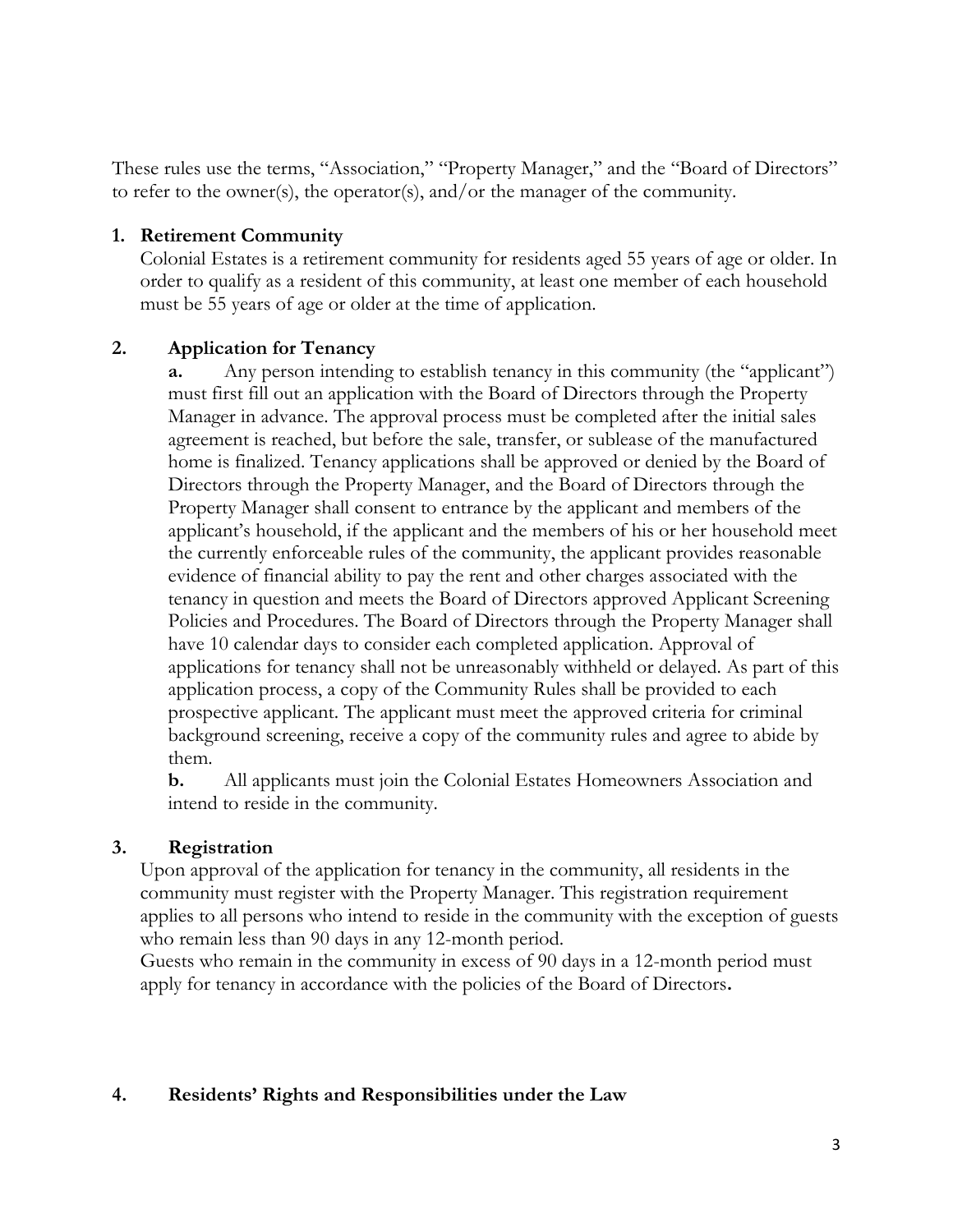**a.** All terms and conditions of occupancy shall be disclosed in writing and delivered to any prospective tenants, including, without limitation, any existing tenants whose current tenancy is being amended, renewed, or extended, and approved subtenants.

**b.** These terms and conditions of occupancy are entitled the Massachusetts Disclosure Requirements Form ("Written Disclosures") and shall include at a minimum the Community Rules with attached "Important Notice Required by Law," along with the following: (a) the amount of rent; (b) an itemized list of any usual charges or fees; (c) the proposed term(s) of occupancy, including, the option of a lease for a term of five years; (d) the names and addresses of all owners and operators of the community; (e) the size and location of the manufactured home site, including any known defects; and (f) a description of all common areas and facilities and any restrictions on their use. In addition, the Association shall make available for resident inspection a copy of the Attorney General's Manufactured Housing Regulations (940 C.M.R. 10.01 et seq.), either at the manager's office or in the area where the Community Rules are posted.

**c.** Such Written Disclosures and Community Rules shall be signed and delivered by the Association through its Property Manager at least 72 hours prior to the signing of any occupancy agreement or the commencement of any new occupancy. All residents are required to sign a receipt acknowledging they have received and read both the Community Rules and Written Disclosures.

## **5. Rent**

The due date for payment of rent is on the 1st day of the month, and if not received by the thirtieth day following, shall be recorded as received after the due date. Any fees which may be imposed either for late payments (30 days after the due date) or for checks returned for insufficient funds shall be listed in the Written Disclosures. Failure to pay rent as provided by law may provide grounds for evicting the resident from the community.

## **6. The Home Site**

A rented site shall be used only for the following: the manufactured home, which is to be used primarily as a residence; two personal motor vehicles; and ancillary structures or areas, such as ramps, patio areas, decks, porches, sheds or carports.

## **7. Occupancy**

In every home, there shall be no more than two occupants per bedroom, unless a higher or lower number is permissible according to the standards of the United States Department of Housing and Urban Development ("HUD") or other applicable local, state or federal law.

## **8. Common Areas**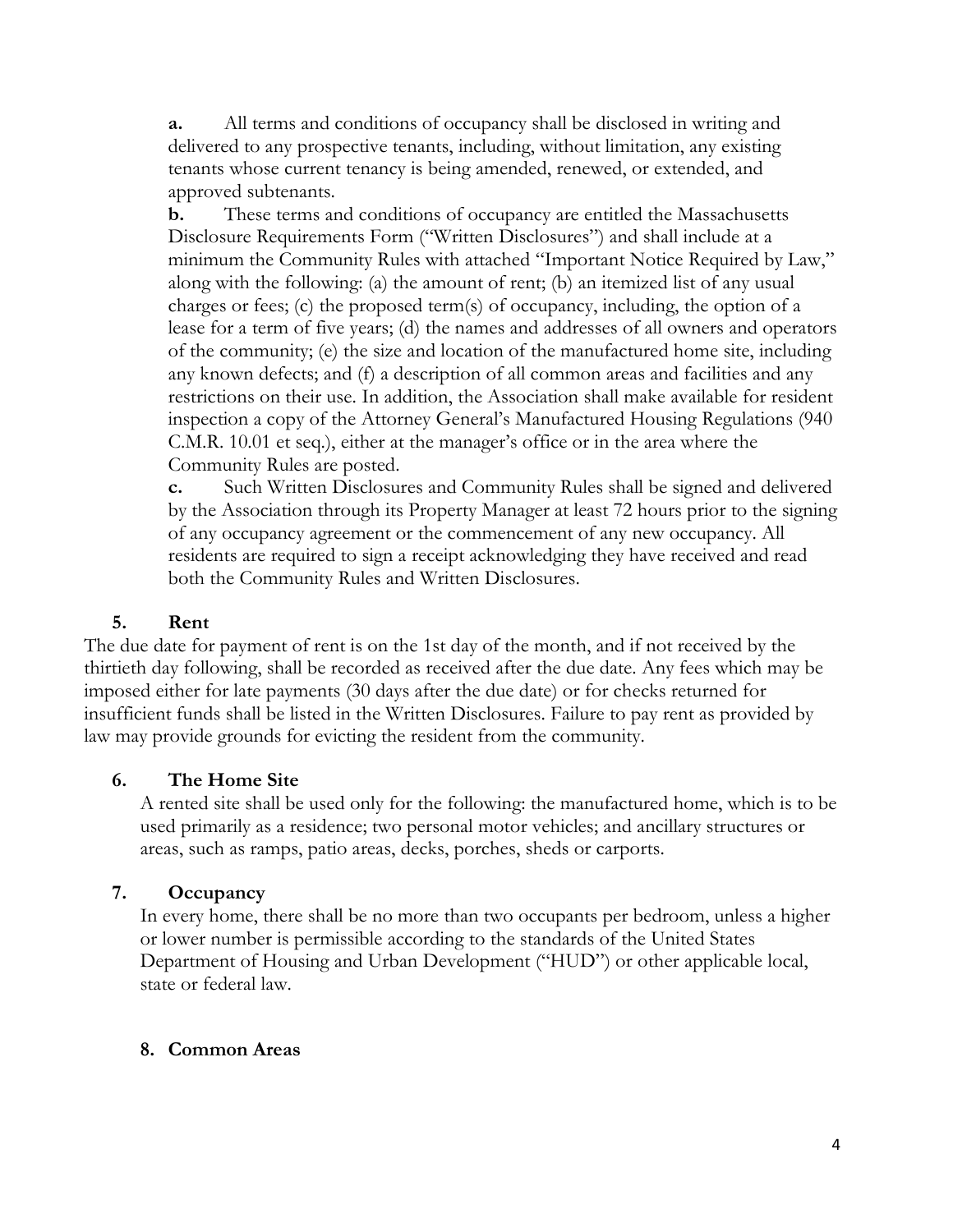The common areas of the community include the roadways and every area in the community except the home sites and those areas restricted from residents' use, as disclosed in the Written Disclosures.

## **9. Utilities**

**a. Association's Responsibility:** The Association shall provide, pay for, maintain, and repair systems for providing water, sewage disposal, and electricity, up to the point of connection with each manufactured home, in accordance with applicable laws.

**b. Residents' Responsibility:** Residents are responsible for paying for the maintenance and repair of utilities from the point of connection to the manufactured home to the inside of the home.

**c.** Cable TV and Telephone Service: Each homeowner shall pay for all cable TV, telephone, and Internet service actually provided to the manufactured home.

**d.** Metered Utilities: Each homeowner is required to pay for his or her own use of gas, oil, and electricity, as long as (1) there is individual metering by a utility or utilities, (2) the meter serves only the individual home, and (3) the homeowner's payment obligation has been disclosed in the Written Disclosures.

**e.** Changes in Gas and Electrical Service: Any homeowner wishing to make changes, increases, or alterations to his or her gas or electrical service must first notify the Board of Directors through the Property Manager that he or she has obtained proper permits and complied with all applicable electrical or other safety codes.

**f.** Tampering with Utilities: Tampering with meter boxes and utility services is absolutely not permitted.

**g.** Disposal of Wastes: The community's utilities and septic systems shall be regularly maintained in accordance with applicable laws. Residents may not dump, flush or discharge any hazardous or toxic waste, or other harmful or improper wastes or substances into the disposal systems or drains — such as toilets, showers, bathtubs, and sinks — which serve the home, clubhouse, or other common area in the community. Examples of substances and wastes covered by this rule include the following: aluminum foil, sanitary products, baby diapers, baby wipes, adult diapers, coffee grounds, oatmeal, leaves, grease, paint, oil, gas, motor oil, coolant, oil filters, or solvents. Residents shall dispose of such substances and wastes according to proper handling and removal instructions and according to law.

**h. Oil Tanks:** Oil tank replacement is the responsibility of the Association. The Association is responsible for the upkeep and maintenance.

## **10. Satellite Dishes**

Residents may install satellite dishes no larger than that allowed by current F.C.C. regulations (up to 39 inches in diameter, as of August 2000), as long as they obtain prior written approval of the Board of Directors through the Property Manager, which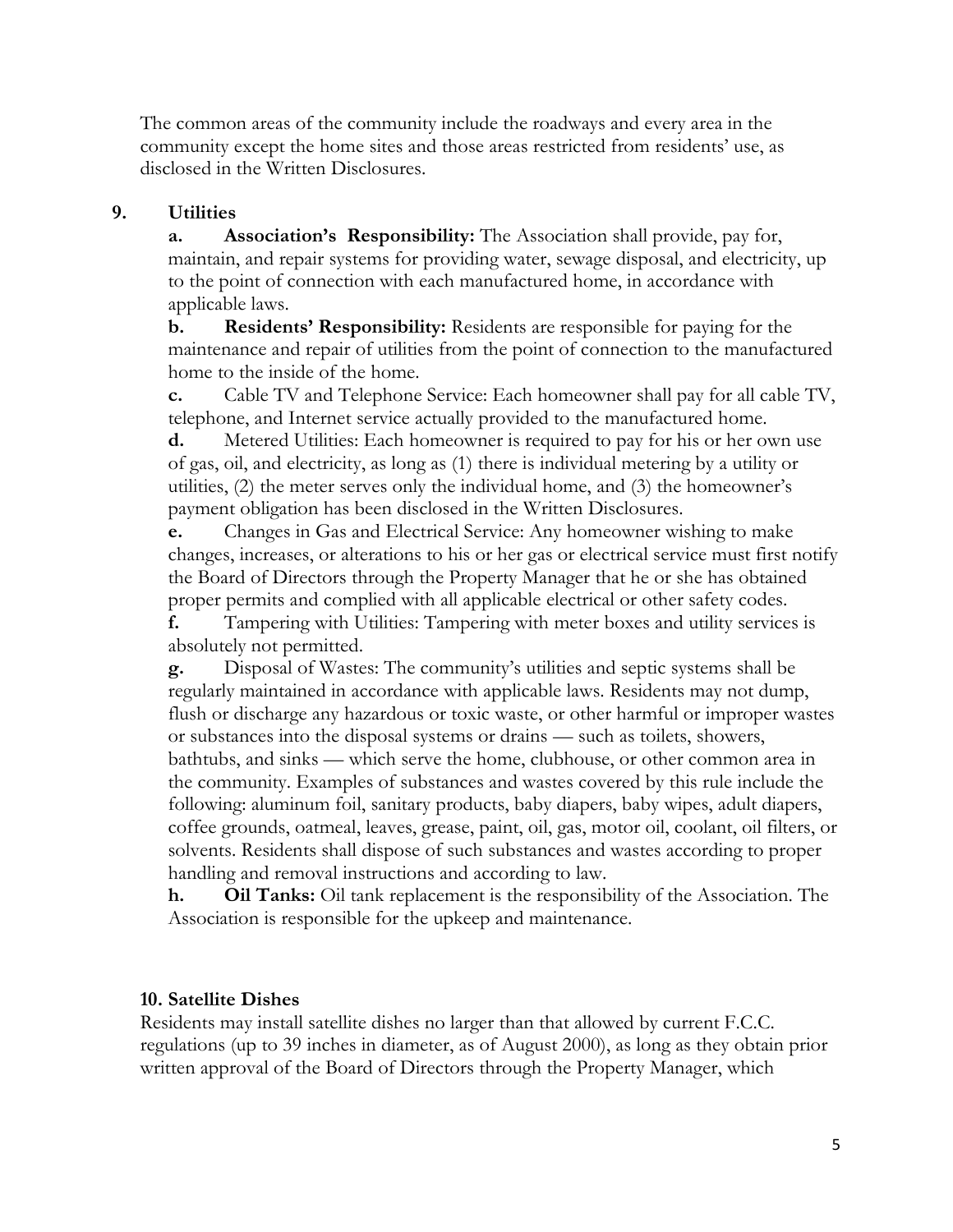approval shall not be unreasonably withheld or delayed. All satellite dishes, regardless of size, should be installed with respect for the safety and view of neighbors.

# **11. Maintenance of the Community Roadways, and Other Common Areas**

The Association shall maintain the community roadways and common areas within the community in good repair, and in compliance with applicable health and safety laws. As part of this responsibility, the Association shall ensure that roadways are reasonably free of debris and potholes, and other common areas are clean, in good repair, and free from debris and rubbish.

# **12. Snow Removal**

The Association is responsible for clearing snow and removing ice, where necessary, from the community roadways and other common areas. Residents are responsible for clearing snow and removing ice, where necessary, on their home sites. When removing snow from driveways, residents shall put the snow in their own yards and not in community roadways.

# **13. Water Use**

**a.** Residents are encouraged to be aware of water conservation at all times. Residents should make every effort not to leave any faucets or toilets running, leaking, or dripping.

**b.** Residents may use the community's water for their ordinary personal and household needs. Excessive use of water, over and above personal and household needs, is not acceptable, and this rule shall be applied in a reasonable and nondiscriminatory manner.

**c.** Watering of lawns is permitted by means of hand-held watering devices and/or other watering devices in accordance with schedules which reflect local ordinances and water bans and are changeable from time to time. Such schedules shall be posted in common areas.

# **14. Garbage and Rubbish Collection and Disposal**

**a.** The Association shall be responsible for the final removal of residents' ordinary household garbage and rubbish. Trash collection is weekly curbside.

**b.** All residents shall store garbage and trash in a securely fastened container until the day(s) designated for trash removal, and shall pack such garbage and trash in bags or containers that are leak-proof and securely fastened.

**c.** It is the resident's responsibility to dispose of larger items that require special handling, such as appliances, furniture, and hot water heaters.

**d.** If the municipality or trash Collection Company imposes recycling rules, the Association may require residents, without charge, to comply with such recycling rules, once the residents have received reasonable notice of such recycling rules.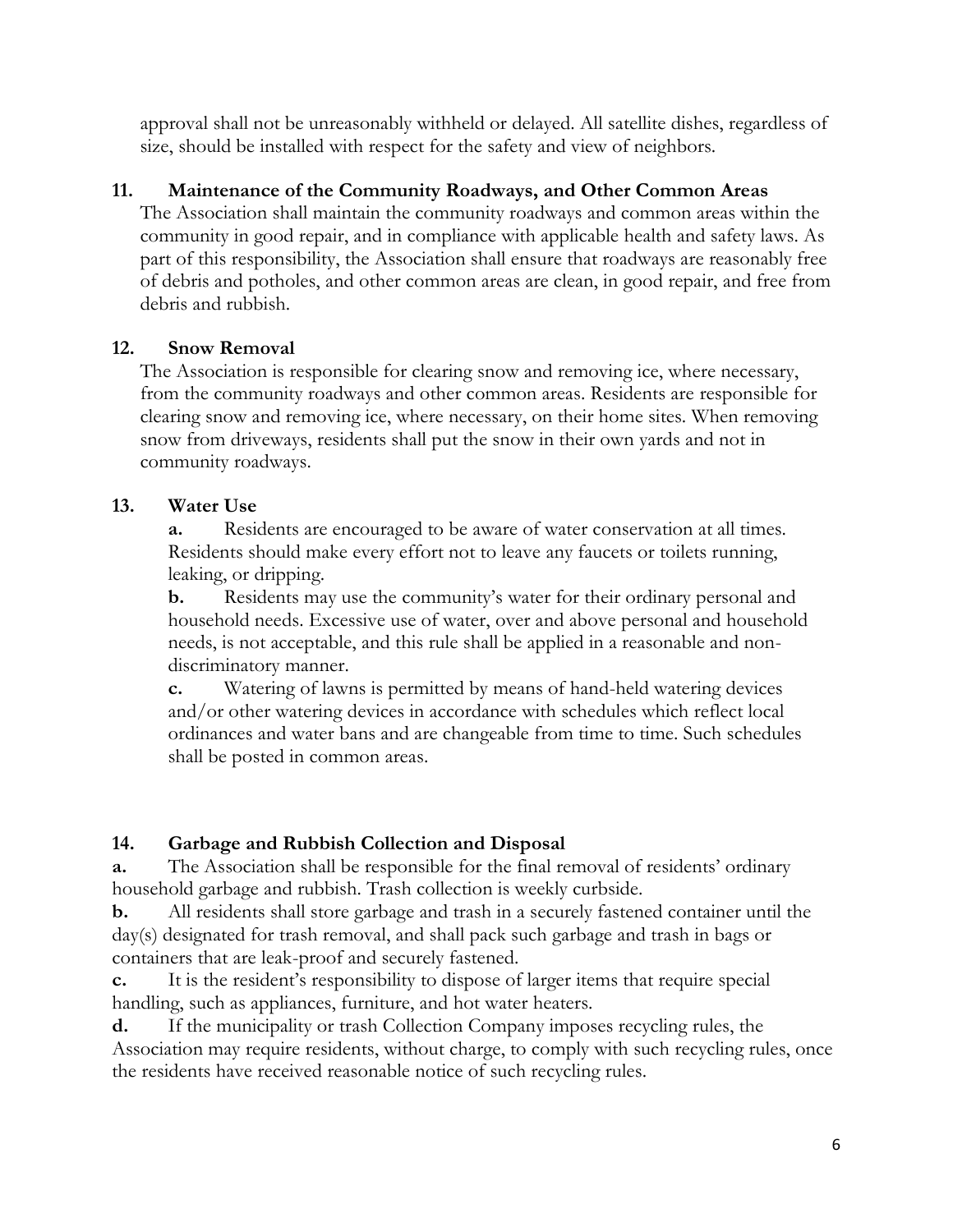**e.** Yard waste and dead brush shall be disposed of only in areas designated by the Board of Directors.

**f.** Residents shall not dump trash on common areas.

## **15. Aesthetic Standards for Exterior of the Home and Site**

**a.** Maintenance of Structures: All homes, exterior doors, carports, steps, patio areas, additions, decks, porches, skirtings, awnings, sheds, and/or other outside structures shall be maintained by the resident in good repair and structurally sound condition; free of rust spots or unsightly chipped, peeling, or flaking paint; free of broken windows, where applicable; and in compliance with all applicable governmental requirements.

**b.** Maintenance of Site: All residents shall keep their site neat, clean, and free from yard waste, dead brush, garbage, and other refuse. Shrubs should be kept trimmed to prevent them from appearing overgrown. Lawn mowing is the responsibility of the Association. All debris shall be removed from the driveway. The Association is responsible for maintaining and/or replacing the driveways, cement slabs under the home and sidewalks when necessary. As well as all other permanent elements of a lot or the community.

**c.** Repairs to the Home or Site by the Association: If the home's exterior does not comply with any enforceable community rule, the Property Manager may notify the resident in writing that: specific work is required to bring the home or site into compliance with such rule, and the Association shall perform the work at the resident's expense if the resident does not do the work within 10 days of receiving such notice. The notice must also specify the amount that shall be charged to the resident. If the resident does not do the work within 10 days of receipt of such notice, the Association may perform the work and charge the resident the amount specified in the notice, provided that such charges have been listed in the Written Disclosures described in Rule 4.

**d.** Structural Modifications to Home or Site: With the exception noted below, any external structural modifications to the home or site must conform to the general aesthetic standards, for materials, design and siting, of the majority of homes in the community. For purposes of this rule, the term "external structural modifications" includes, among other things, any change in the structure of the outside of the home itself or patio areas, or the erection or alteration of any additions, decks, porches, skirtings, awnings, sheds, enclosures, ramps or other outside structures. Such external structural modifications may be made only with the prior written approval of the Board of Directors through the Maintenance Committee, who shall determine whether the plans or drawings comply with the community's reasonable rules on aesthetic requirements and whose approval shall not be unreasonably withheld or delayed. For those improvements requiring the approval of the local building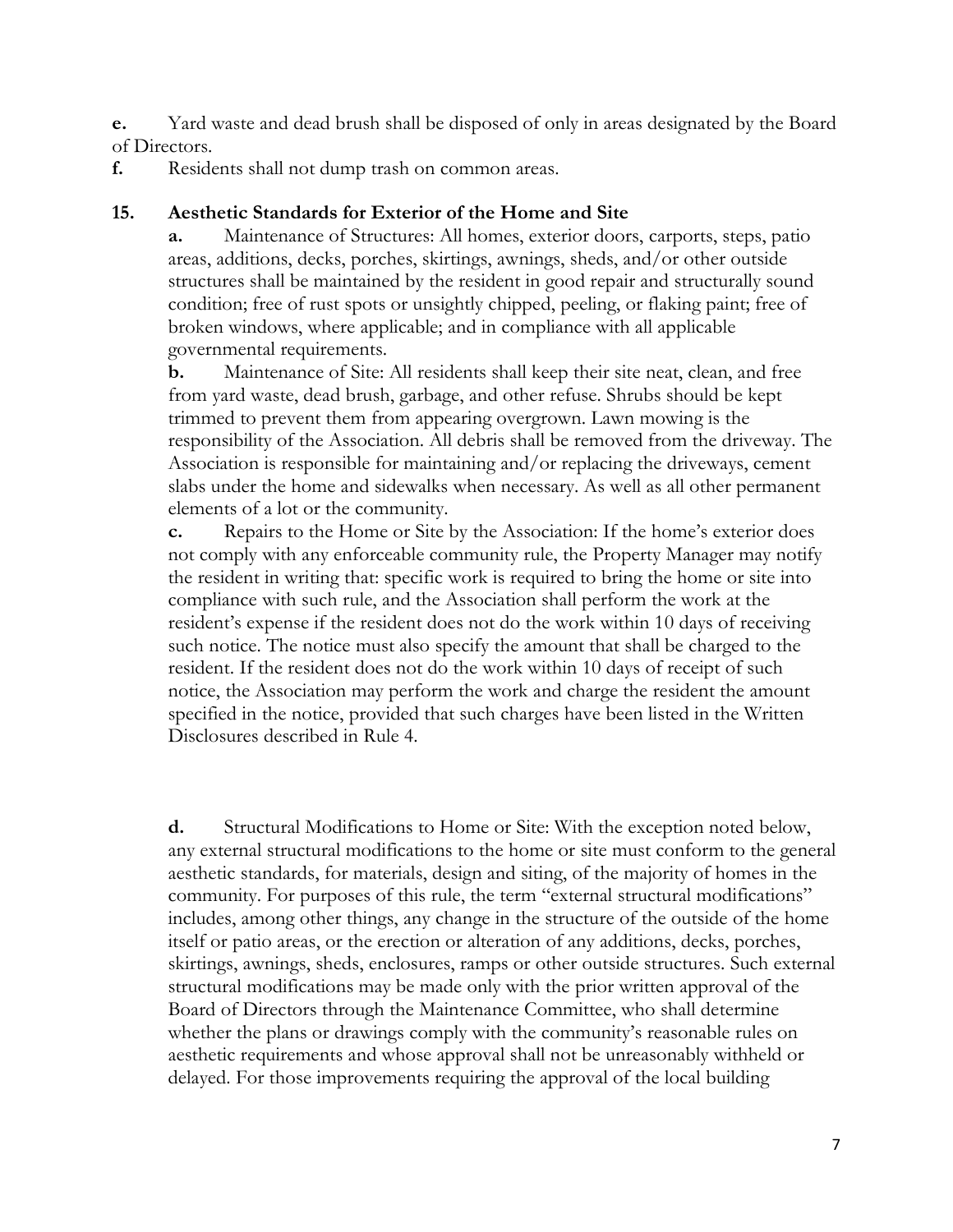inspector, the resident may not begin the work until he or she has submitted to the Board of Directors reasonable proof of such approval by the local building inspector.

**e.** Exterior Aesthetic Standards for Community: A list of exterior aesthetic standards for the community include:

- i. Re-siding: the type and color must blend in with surrounding homes
- ii. Permanent storage of items along the driveway is prohibited, with the exception of: Authorized vehicles, recycle bin, covered trash receptacle and air conditioner (if applicable).

## **16. Interior Appearance and Improvement**

Residents shall be responsible for the interiors' compliance with applicable governmental health, safety, and other regulations, and shall only be subject to enforcement by the appropriate governmental authorities.

## **17. Landscaping**

**a.** Landscaping by Association: With regard to landscaping — such as plants, trees or shrubs — that the Association has done at the home sites or in common areas, residents may not remove or substantially change the appearance of such landscaping without the prior written approval of the Board of Directors. In addition, no trees planted by the Association shall be trimmed without the permission of the Directors. Such approval shall not be unreasonably withheld or delayed. This rule does not prevent residents from doing routine gardening at their site or engaging in regular maintenance of their lawns, shrubbery, and other plantings. In addition, this rule does not prohibit residents from removing any improvements made by the resident (including landscaping), as long as the resident repairs any damage to the home site caused by the removal of such improvements.

**b.** Landscaping by Residents: Most utilities are located underground and therefore residents may only do substantial landscaping of their sites after complying with all enforceable rules on digging (see Rule 18 below) and obtaining the Board of Directors prior written approval, which shall not be unreasonably withheld or delayed. This rule does not prevent residents from doing routine gardening at their site or engaging in regular maintenance of their lawns, shrubbery, and other plantings.

**c.** The Association shall mow all lawns and remove debris. The Resident is responsible for maintaining the lawn directly abutting their home and shed, including any necessary weed-whacking. Raking of grass and leaves around the home's perimeter shall be the responsibility of the Resident. Raked leaves that are bagged shall be removed by the maintenance crew on a posted schedule.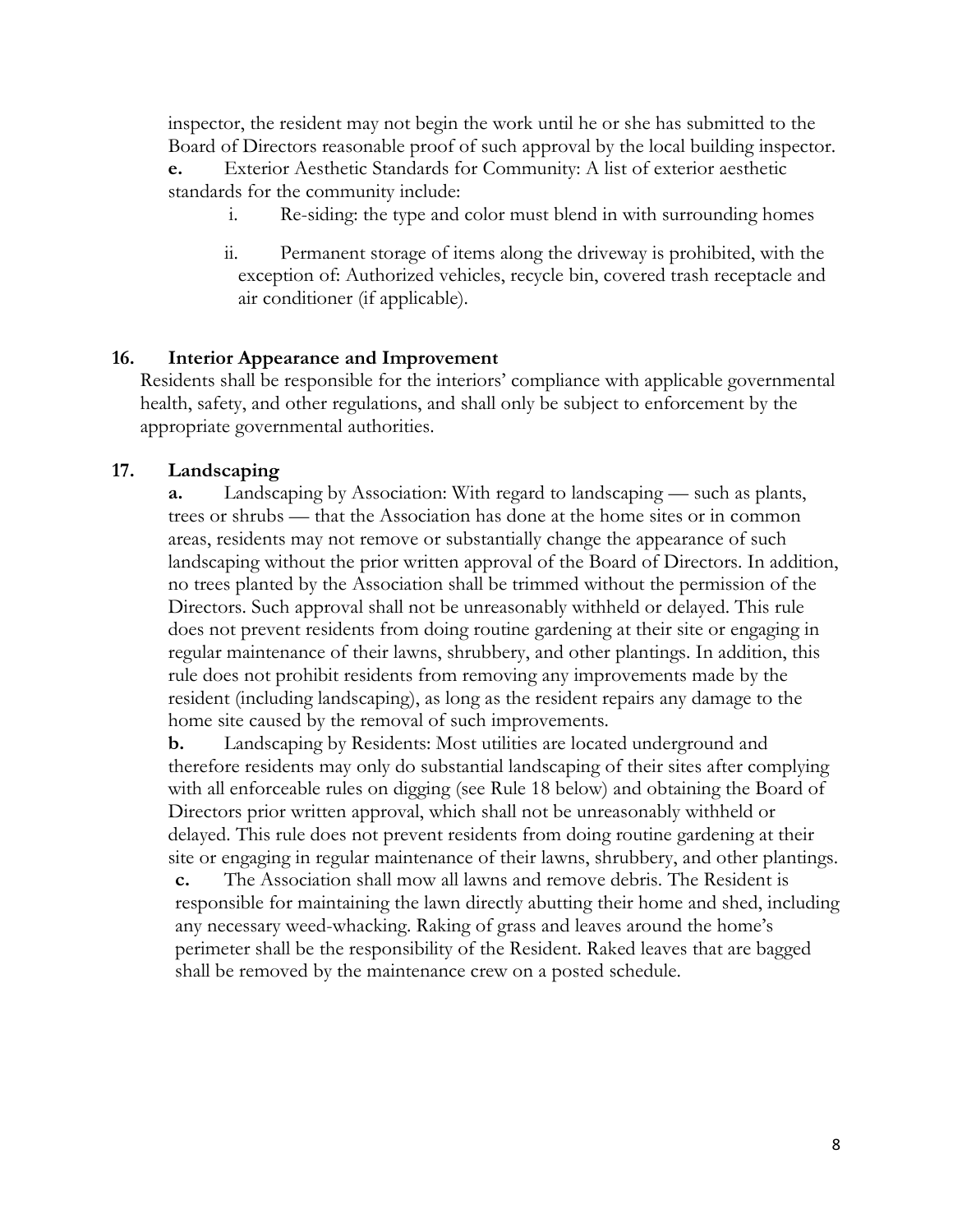#### **18. Digging**

Before a resident begins to dig or excavate on his or her site, he or she must notify "Dig Safe" and comply with state "Dig Safe" law. The number for Dig Safe is (888) DIG-SAFE (344-7233) or you may visit Dig Safe online at www.digsafe.com. The Board of Directors must be given written notice of the appropriate Dig Safe clearance numbers and clearance dates prior to starting any digging. All excavation shall be done by persons licensed to do such work and such persons must provide the Association evidence of suitable liability and workers compensation insurance prior to commencement of excavation. This rule does not prohibit residents from doing routine gardening and maintenance of lawns and shrubbery.

## **19. Goods and Services**

The resident may hire any vendor, supplier, or contractor of his or her choice to provide goods and services for the home and home site. For those vendors, suppliers, or contractors (the "vendor") whose provision of goods or services may pose risks to the health, safety, welfare, or property of other residents, the Association, or the community as a whole, the resident can hire that vendor only if, before such goods or services are provided, the vendor submits to the resident reasonable evidence that he or she has insurance (including workers compensation insurance) in an amount reasonably related to the size of the risk(s), and such reasonable evidence shall be provided to the Board of Directors upon request.

## **20. Soliciting**

Except for such suppliers engaged or about to be engaged by residents and/or the Property Manager and/ or the Board of Directors, other commercial vendors are prohibited from soliciting and peddling within the community.

#### **21. Storage**

Residents should not use patios, decks, porches, or lawn areas for long-term storage of items such as bottles, paint cans, trunks, boxes, snow blowers, lawn mowers or other equipment, furniture, bicycles, lawn and garden tools, gas bottles, wood, metal, and other materials. Such items must be stored inside or under the home, excluding flammable items, which may be stored in the shed. The resident may keep lawn furniture and other similar outdoor seasonal items outside the home during the seasons when they are not in use, provided that they are placed on a deck, patio, or porch, and do not interfere with lawn maintenance.

## **22. Fire Safety**

Because of the proximity of the homes in the community, the risk of fire damage to surrounding homes, and potential risks to those with pulmonary illnesses, residents are reminded that if they make interior improvements to the home involving equipment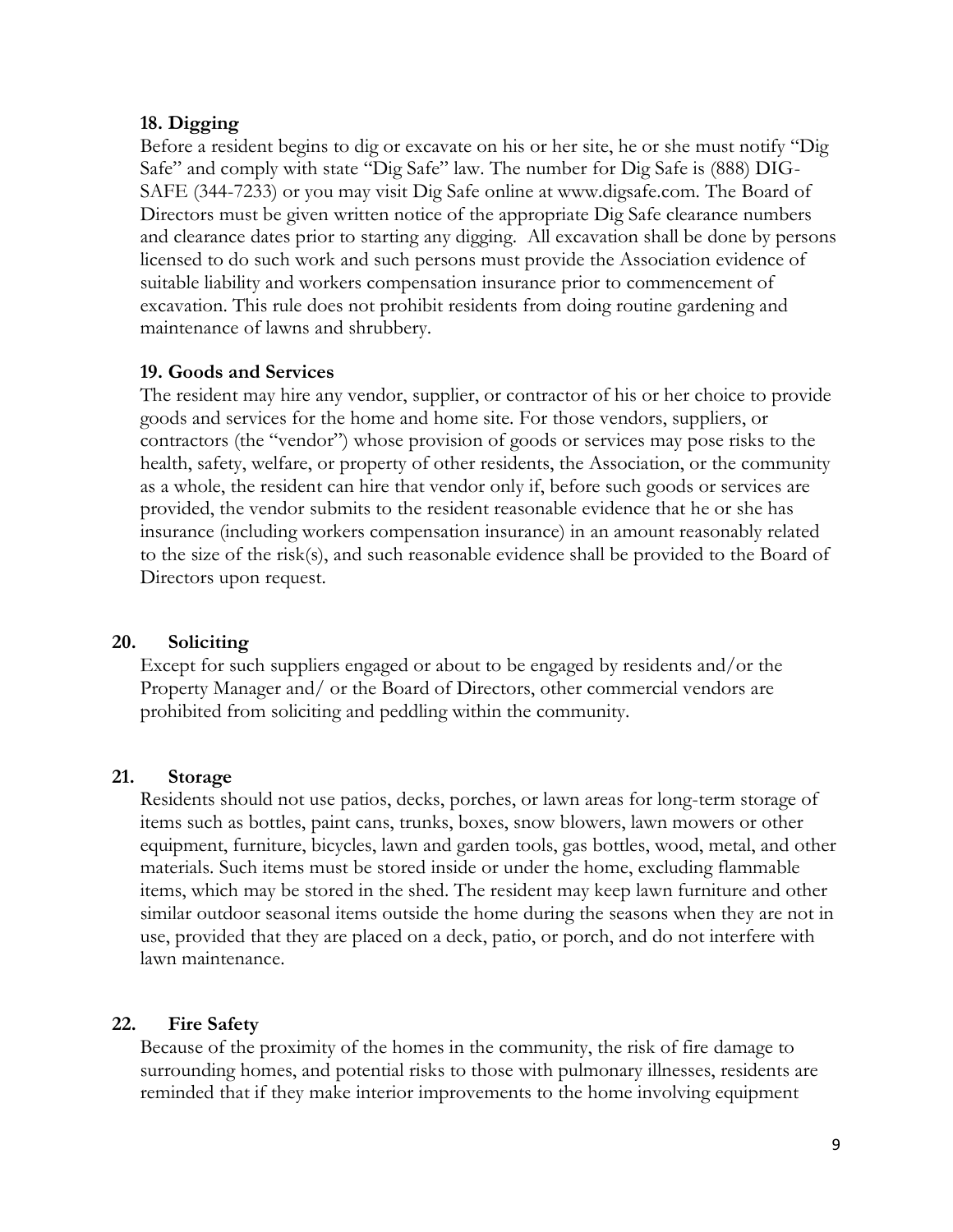posing substantial fire risks — such as fireplaces, wood stoves, and other equipment involving open fires — they are responsible for ensuring compliance with all applicable governmental health, safety and other regulations on public health and fire safety, including those of the local fire department. Residents are required to provide the Property Manager with a copy of applicable permits prior to installation and usage. This rule does not apply to equipment that is already part of the structure of the manufactured home and does not prohibit the use of charcoal or gas grills for cooking at the resident's home site. Residents shall carefully attend to any fire or hot coals in their outdoor grills, and obey all local ordinances regarding open fires.

## **23. Association's Right of Entry**

The Association, through its Property Manager may enter onto a Resident's site in case of emergency that threatens the safety or property of the Resident or others. The Property Manager may also enter the site either to inspect the pad, utility connections, and the general condition of the site, or to show the site to individuals interested in renting the site or purchasing the home; however, in such cases, the Manager must provide reasonable advance notice before entering onto the site. The Property Manager shall not enter a manufactured home unless the Resident has provided prior consent in writing on a separate document addressing only the issue of consent.

## **24. Residents' Conduct**

**a.** Compliance with Applicable Laws and Community Rules: All residents shall abide by all enforceable community rules, any fire, health, safety, and sanitary laws, and all other relevant national state or local standards that are applicable to the community and/or the home. Residents shall make sure that their guests are sufficiently informed so that they understand and comply with all reasonable and applicable community rules.

**b.** Privacy, Use and Quiet Enjoyment: Residents and their guests shall not interfere with the other residents' privacy, use, and quiet enjoyment of their homes or home sites at any time.

**c.** Noise and Disturbances: Residents shall not play any stereo, radio, or television, or otherwise create noise, at a level that unreasonably interferes with other residents' right to quiet enjoyment of their homes and home sites. Reasonable quiet must be maintained between the hours of 10:00 p.m. and 7:00 a.m., or during the time period specified in any applicable local by-law or ordinance.

**d.** Interference With TV and Radio Reception: The community does not permit any short wave or CB equipment or similar device that interferes with other residents' privacy or their ability to receive television, radio, or other transmissions.

**e.** Use of Firearms and Fireworks: Discharging of firearms, paint guns, or air guns is prohibited within the community area. The use of fireworks in the community is prohibited.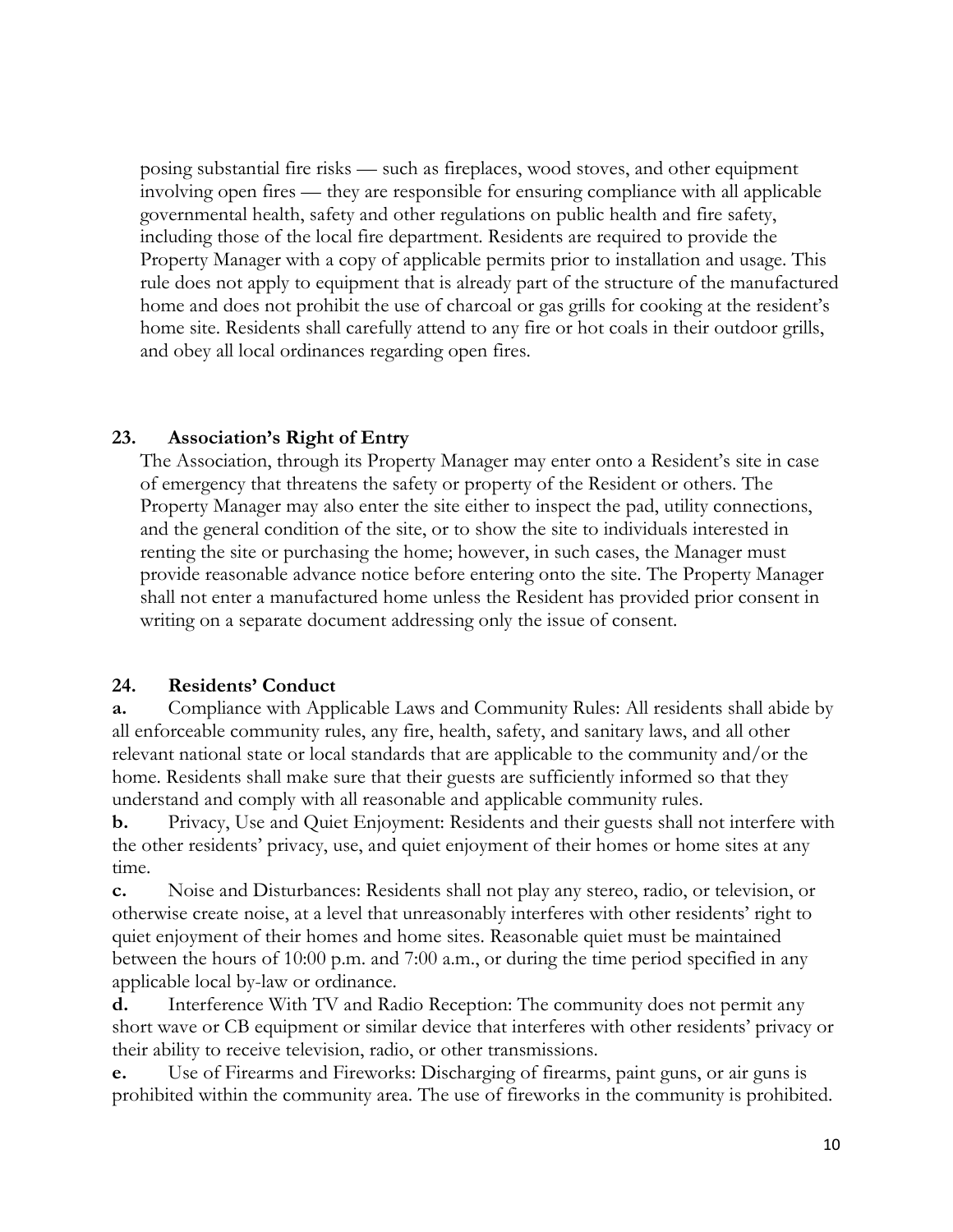**f.** The use of trampolines is prohibited.

**g.** The use of pools is prohibited, with the exception of wading pools, which are defined as not deeper than 6 inches nor wider than 4 feet. Residents shall carefully attend to pools filled with water, and obey all local ordinances regarding open pool safety and regulations, including, at all times, adult supervision of children using the pool. When not in use, all pools must be properly emptied of water and stored inside.

## **25. Non-Residential Activities**

Non-residential activities are permissible in the home or at the home site, as long as residents conform to all applicable zoning and other laws, and do not substantially disrupt the residential nature of the community. Excessive parking, traffic, and noise may be examples of such substantial disruptions of the community's residential nature. In addition, if non-residential activities lead to long-term excessive use of utilities, they may fall under this rule.

Yard sales are permitted by individuals between 8A.M. and 3P.M., one weekend, annually. This does not apply to Association yard sales. Residents shall request approval by the Board of Directors to hold yard sales; and such permission shall not be unreasonably withheld or delayed.

## **26. Pets**

All pets shall be properly licensed by and immunized, if so required by the local municipality. All Residents shall disclose to the Association ownership of any pets that go outside. All pets, whether inside or outside the home, are prohibited from disturbing the peace and quiet, and threatening the health, safety or property of residents. No Resident may keep a pet whose conduct has endangered the health, safety or property of other residents or their guests. Whenever a pet is outside the home, it must be reasonably restrained at all times, by either a leash or other reasonable restraint. The pet owner is responsible for cleaning up after the pet. If the pet owner violates this rule, the Association may take whatever steps are permitted by law to have the pet removed from the community.

The number of dogs allowed in a residence is restricted by the City of Taunton Ordinance Chapter 191.

## **27. Vehicles and Parking**

**a.** Two Personal Motor Vehicles Per Site: Residents may park up to two personal motor vehicles at their site. A personal motor vehicle is any registered vehicle that does not exceed a gross weight of 8,600 pounds, with two or more axles.

**b.** Guest Parking: In addition to parking in designated parking spaces on the home site, guests may park their vehicles choose one: (1) in the guest parking areas behind the community center or (2) on the street, as long as they do not interfere with the safe passage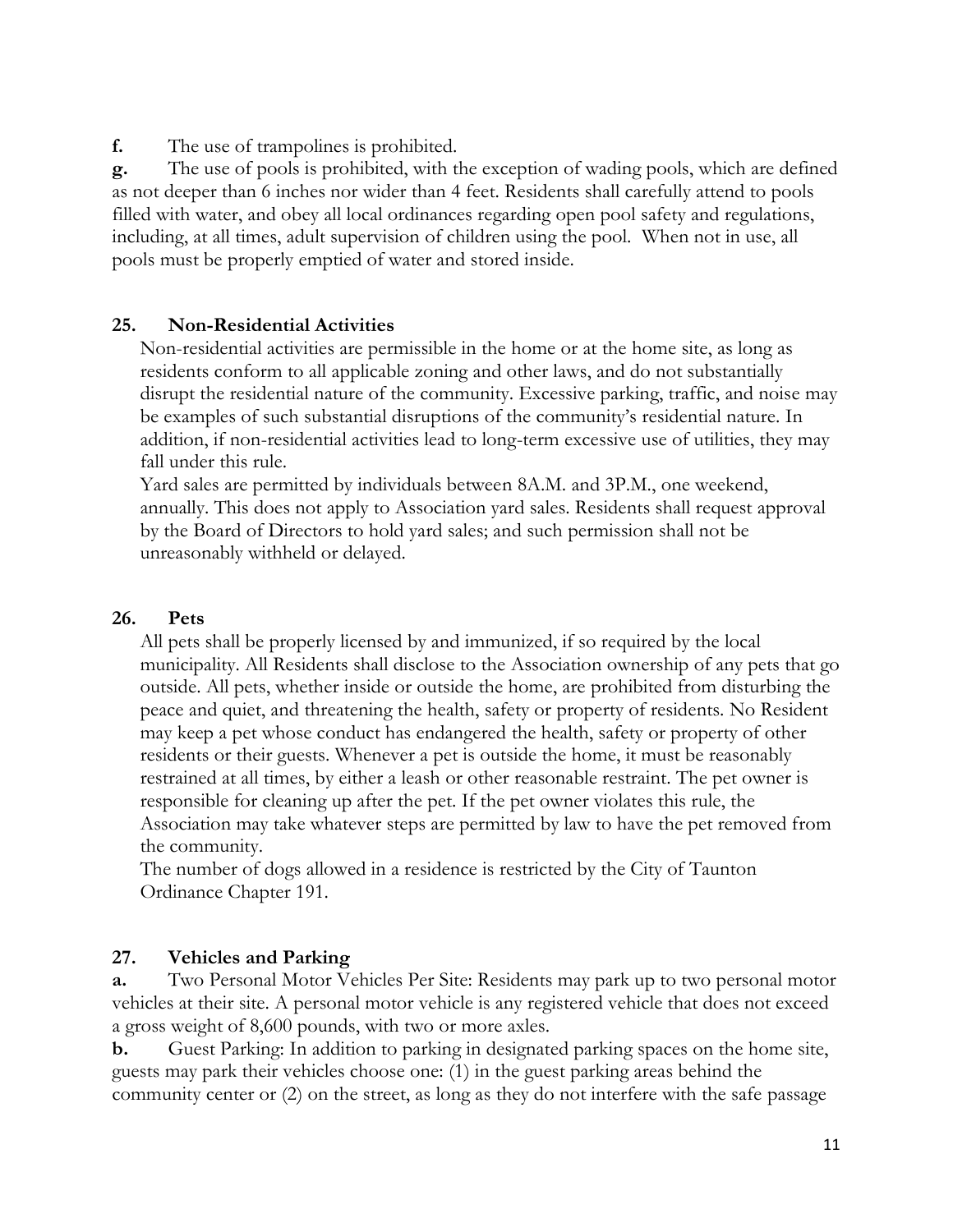of emergency vehicles and snow plows and other Residents' rights to use and quiet enjoyment of their homes and home sites.

**c.** Unregistered Vehicles: No permanently unregistered vehicles that are unsightly, in obvious disrepair, or in violation of local ordinances shall be permitted in the community.

**d.** Other Vehicles: Boats, trailers, motor homes, recreational vehicles, and commercial vehicles over 8,600 pounds may be kept in the community only if the Property Manager provides permission, and a storage area for such purposes is available.

**e.** Violations and Towing: Any vehicle parked in violation of any enforceable rule, shall, after reasonable notice to the vehicle owner and the appropriate local authorities, be towed at the expense of the owner of that vehicle.

**f.** Parking on lawns and common areas is strictly prohibited, with the exception of property maintenance vehicles.

## **28. Use of Community Roadways**

**a.** Speed Limit: All vehicles shall be driven at a safe speed within the community. In any case, the speed shall not exceed either the posted speed limit or 10 miles per hour.

**b.** Interference with Residents' Right to Use and Quiet Enjoyment: Residents and their guests shall operate their motor vehicles in a safe manner and obey all road signs, signals, and speed limits posted in the community. No vehicle may be operated by an unlicensed driver. No vehicle may be operated in a manner that interferes with other Residents' quiet enjoyment of their homes.

## **29. Repair of Vehicles**

**a.** Major Repairs: Major overhauling, major repairs, major spray painting, changing of oil, or any other significant repairs to vehicles is not permitted in the community. Residents are permitted to do minor repairs of their vehicles within the community as long as there is not such risk of a petroleum product leak.

**b.** Oil or Gas Leaks: Vehicles that are leaking or dripping oil or gas must be promptly repaired. If such leaks are not repaired, the Association shall provide the resident with written notice of the leak and provide a reasonable period of time to repair such leak or remove the vehicle from the community; if residents fail to take corrective action within such reasonable period of time, the Property Manager shall take steps to have the vehicle removed or seek other relief for such conduct. Any resident who fails to comply with this rule and whose failure causes damage to the driveway shall be liable for costs related to repair of the driveway or roadway if such costs are the result of the resident's fault.

## **30. Community Center and Recreational Facilities**

**a.** Health and Safety Regulations: Anyone using the community center, recreational facilities, or other common areas shall abide by any applicable health and safety regulations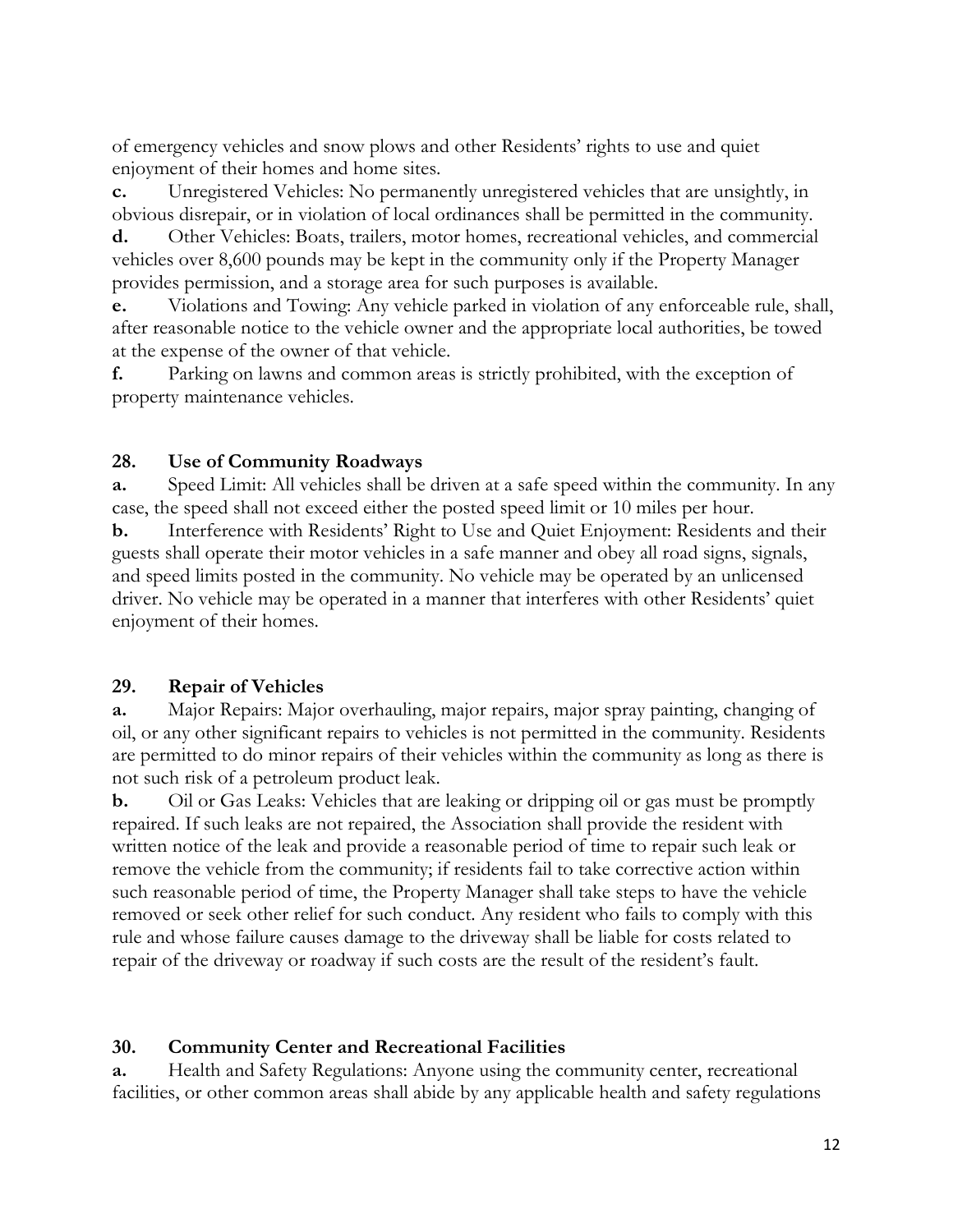and any reasonable rules for use of such community center, recreational facility, or other common area. Rules for such areas shall be posted and/or made available to all residents and their guests in conspicuous related areas. Such rules shall be reasonable and in accordance with applicable law and, where necessary, are subject to the same review provisions as that for the Community Rules.

**b.** Resident Meetings: Residents may hold meetings at the community center or other common area facility at no charge, subject to the availability of the facility.

# **31. Subleasing of Sites and Renting of Homes**

This is a Resident-Owned Community where ownership of the home is of paramount importance. Thus, subleasing of sites is not allowed except in cases of hardship as defined in the Bylaws of this community and applied by the Board of Directors. All proposed subtenants must submit applications for residency, described previously in Rule 2. All proposed subtenants shall be approved as long as they provide Property Manager with reasonable evidence that they have the financial ability to pay all rent and other charges, meet the approved criteria for criminal background screening, and comply with all enforceable community rules, including the registration requirement in Rule 3. Even after the Board of Directors approve a subleasing arrangement, the original residents shall continue to be responsible for the rent, other charges of the community, and compliance with the Community Rules. Approval of subtenant applicants shall not be unreasonably withheld or delayed.

# **32. Sale, Lease, or Transfer of Manufactured Home**

Homeowners have the right to sell their homes on their home sites. Any homeowner wishing to sell, lease, or transfer ownership or occupancy of his or her home shall notify the Property Manager at least 30 days before the intended sale, lease or transfer. Potential buyers, subtenants, and transferees are required to submit residency applications governed by Rule 2. This approval process must be completed after the initial agreement is reached but before the sale, lease, or transfer is finalized.

## **a.** F**or sales of homes:**

**i. The letter shall contain** the broker's name, telephone number, and address;

- **ii.** The asking price and the names, telephone number and address of any party having signed a Purchase and Sales Agreement;
- **iii.** The Association shall conduct an inspection of the lot to assess any damage to the home site. The seller and buyer shall be informed of any damage for which the homeowner is responsible.

## **b. For removal of homes**:

**.** All taxes assessed against the home, all lot rent, fees and assessments are to be paid in full;

**i.** A copy of the local permit to remove shall be given to the Property Manager prior to removal;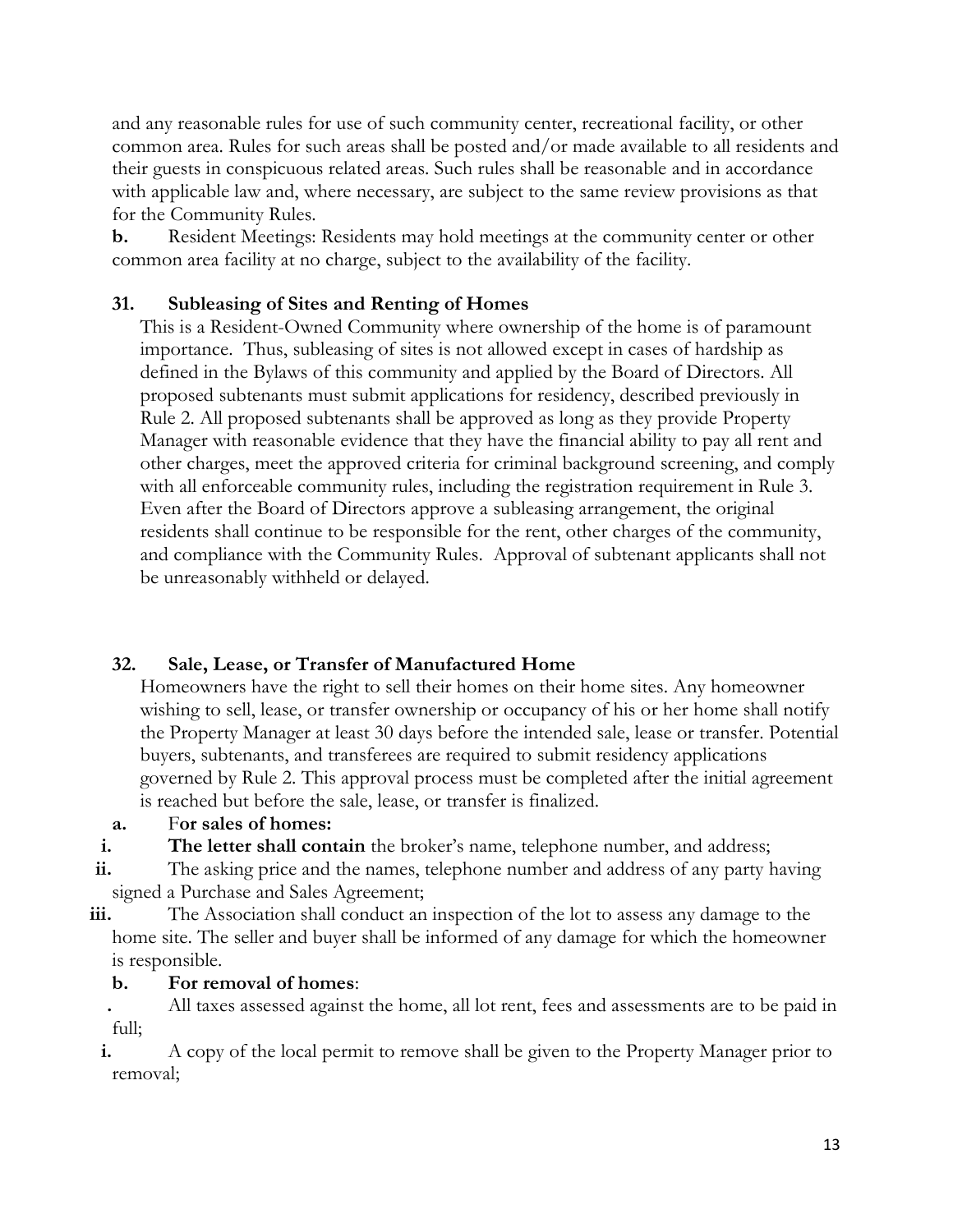- **ii.** After removal, the lot is to be cleaned of any trash, debris, and hazards (e.g., stairs falling apart, outbuildings in disrepair, broken glass). Any damage done to landscaping, utilities or driveways shall be promptly repaired and any holes in the ground shall be filled in so that the site is rendered in a clean and safe condition.
- **iii.** The homeowner shall provide the Property Manager with a copy of proof of insurance and license for all contractors and sub-contractors prior to the commencement of any removal.

## **c. For homes to be moved in:**

- **i.** The Property Manager requires written approval of all new and used homes prior to delivery, such approval not to be unreasonably withheld;
- **ii.** The Property Manager reserves the right to inspect and view any used home before moving into the community to confirm that it meets aesthetic, size standards and applicable code requirements of the community;
- **iii.** If required by local, state or federal regulations, the home shall first be approved by the regulating authority for compliance with state and local code requirements;
- **iv.** The home and all associated installation work shall meet all state and local building and health code requirements;
- **v.** The homeowner shall provide the Association with a copy of the applicable local permits for installation of the home, the license of each contractor installing the home and connecting it to utility services, and proof of insurance for all contractors and subcontractors prior to the commencement of on-site work.

## **33. Broker for Sales of Homes**

Homeowners who sell their homes may sell their homes directly, or use any broker of their choosing.

## **34. For Sale Signs**

Homeowners may place signs in their homes or on their sites which advertise their home as "for sale" or "for lease." Homeowners using outdoor signs must comply with Rule 18 on digging. In addition, the signs used must be of a type available commercially, and consistent with Rule 15 on aesthetic standards for the exterior of the home and site.

## **35. Liens**

For any overdue rent or other permissible tax, fee, or other properly disclosed charge, the Association may obtain a lien on the manufactured home and the contents of the home of the tenant who owes the debt. The Association may enforce such a lien by bringing a civil action under M.G.L. c. 255, § 25A, to have the property sold to satisfy the debt.

# **36. Replacement of Manufactured Home**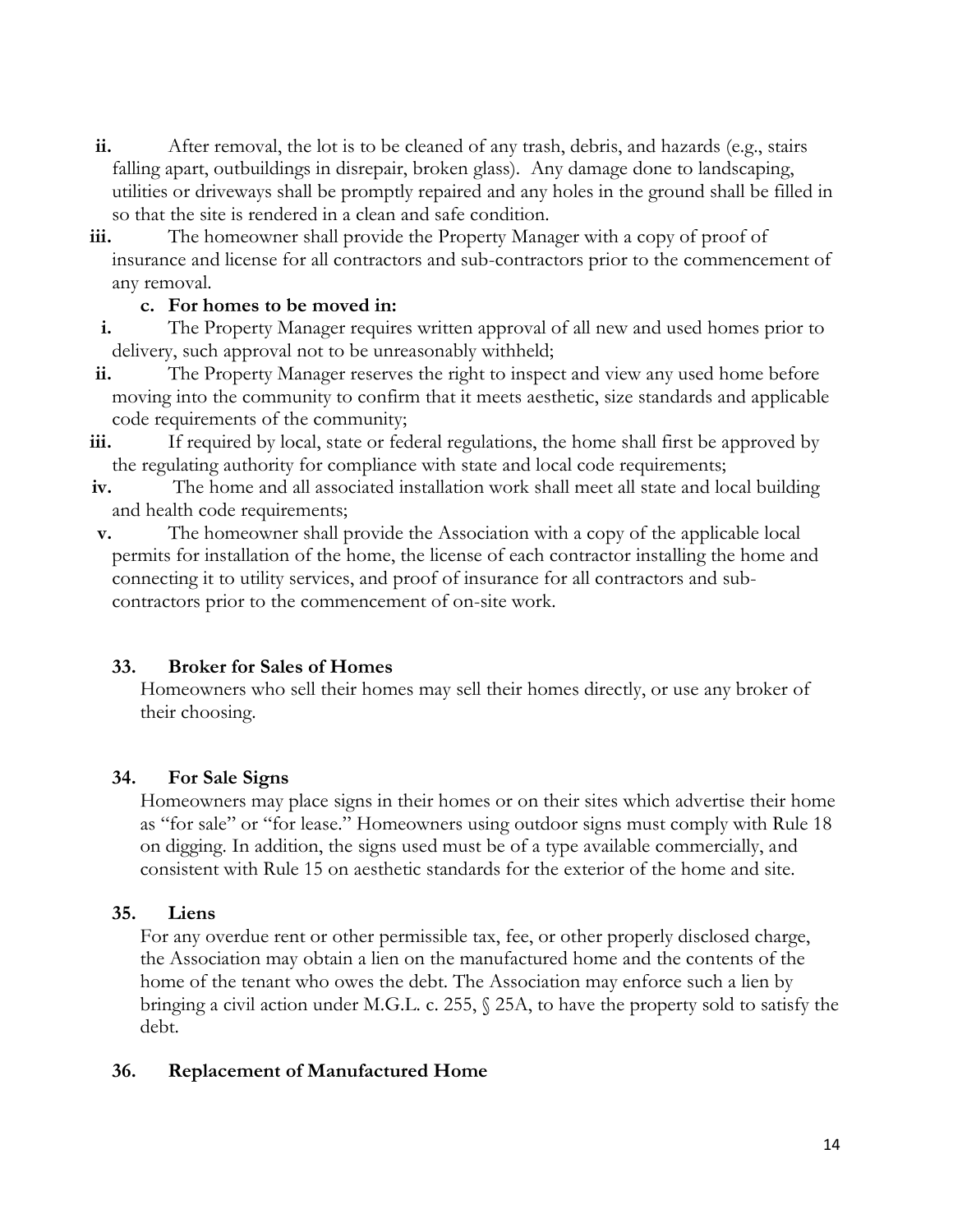If a resident intends to replace his or her home with one of like dimensions, he or she shall obtain the approval of the Association through the Property Manager before placing the order for the new home, and such approval shall not be unreasonably withheld or delayed. The new home and its installation and placement on the site shall comply with the community's reasonable rules and any applicable federal, state or local governmental requirements. In addition, any workers hired to install the home must satisfy any applicable federal, state or local laws, such as any applicable licensing or bonding requirements.

#### **37. Approval of Board of Directors and Enforcement of Community Rules**

In any matter which requires the approval of the Board of Directors and Property Manager, such approval shall be reasonably based on the interests of either protecting the health, safety, welfare, or property of other community residents, the Association, or the community property; and/or complying with standards set forth in enforceable community rules and applicable law. The Association shall apply and enforce the rules in a non-discriminatory manner, free from selective enforcement. In addition, such approval shall not be unreasonably withheld or delayed. In general, such "unreasonable" delay means more than 10 days, unless another time period is provided in an enforceable rule or applicable law.

#### **38. Complaints**

All complaints should be handled in accordance with the Board of Directors approved Association Community Rules Enforcement Policy. This rule does not restrict any resident from making any complaints to any government agency or other outside group.

#### **39. Amendment of Rules**

These rules are subject to addition, amendment, alteration, or deletion from time to time, within the guidelines of the Association Bylaws. At least 75 days before the effective date of any new rules or changes to existing rules, the Board of Directors shall both conspicuously post in the community center, and provide the residents with a copy of all the Community Rules and any changes to the Community Rules. The Board of Directors shall attach to these copies of the rules or changes to the rules the attached notice entitled "Important Notice Regarding Community Rules." All rules and any change to the rules shall be submitted for approval to the Attorney General's Office and Department of Housing and Community Development, at least 60 days before their effective date. Copies of such rules or changes to the rules shall be provided to all residents at least 30 days prior to their effective date.